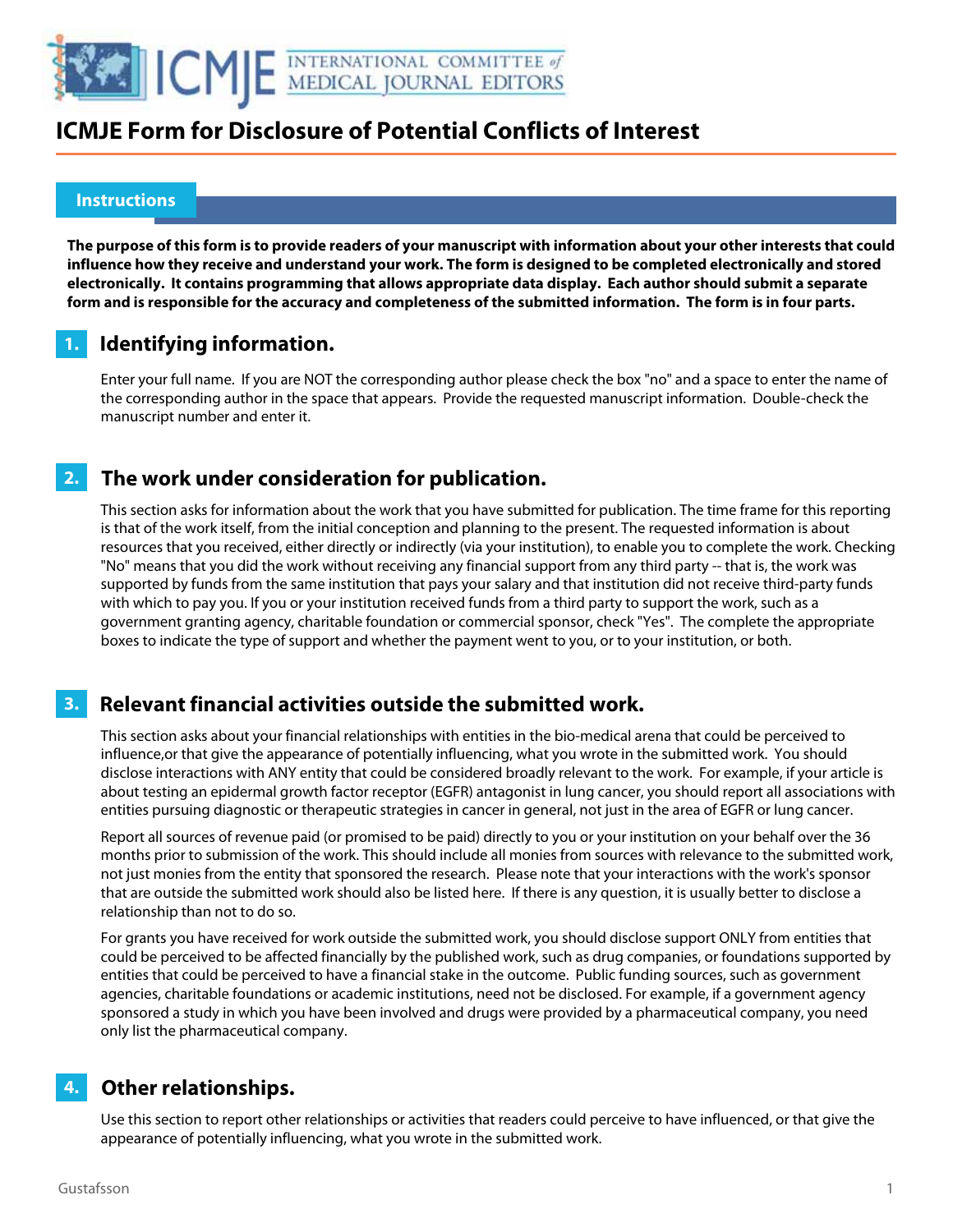

| 2. Surname (Last Name)<br>3. Effective Date (07-August-2008)<br>26-February-2013 |
|----------------------------------------------------------------------------------|
| No                                                                               |
|                                                                                  |
| Gustafsson                                                                       |

## **The Work Under Consideration for Publication**

Did you or your institution at any time receive payment or services from a third party for any aspect of the submitted work (including but not limited to grants, data monitoring board, study design, manuscript preparation, statistical analysis, etc…)?

Complete each row by checking "No" or providing the requested information. If you have more than one relationship click the "Add" button to add a row. Excess rows can be removed by clicking the "X" button.

| $\blacksquare$ The Work Under Consideration for Publication $\blacksquare$ |           |                 |                                                                  |                       |            |  |  |  |
|----------------------------------------------------------------------------|-----------|-----------------|------------------------------------------------------------------|-----------------------|------------|--|--|--|
| <b>Type</b>                                                                | <b>No</b> | Monev  <br>Paid | Money to<br>Your<br>$\mid$ to You $\mid$ Institution $^*$ $\mid$ | <b>Name of Entity</b> | Comments** |  |  |  |

\* This means money that your institution received for your efforts on this study.

\*\* Use this section to provide any needed explanation.

### **Section 3.** Relevant financial activities outside the submitted work.

Place a check in the appropriate boxes in the table to indicate whether you have financial relationships (regardless of amount of compensation) with entities as described in the instructions. Use one line for each entity; add as many lines as you need by clicking the "Add +" box. You should report relationships that were present during the 36 months prior to submission.

Complete each row by checking "No" or providing the requested information. If you have more than one relationship click the "Add" button to add a row. Excess rows can be removed by clicking the "X" button.

### **Relevant financial activities outside the submitted work**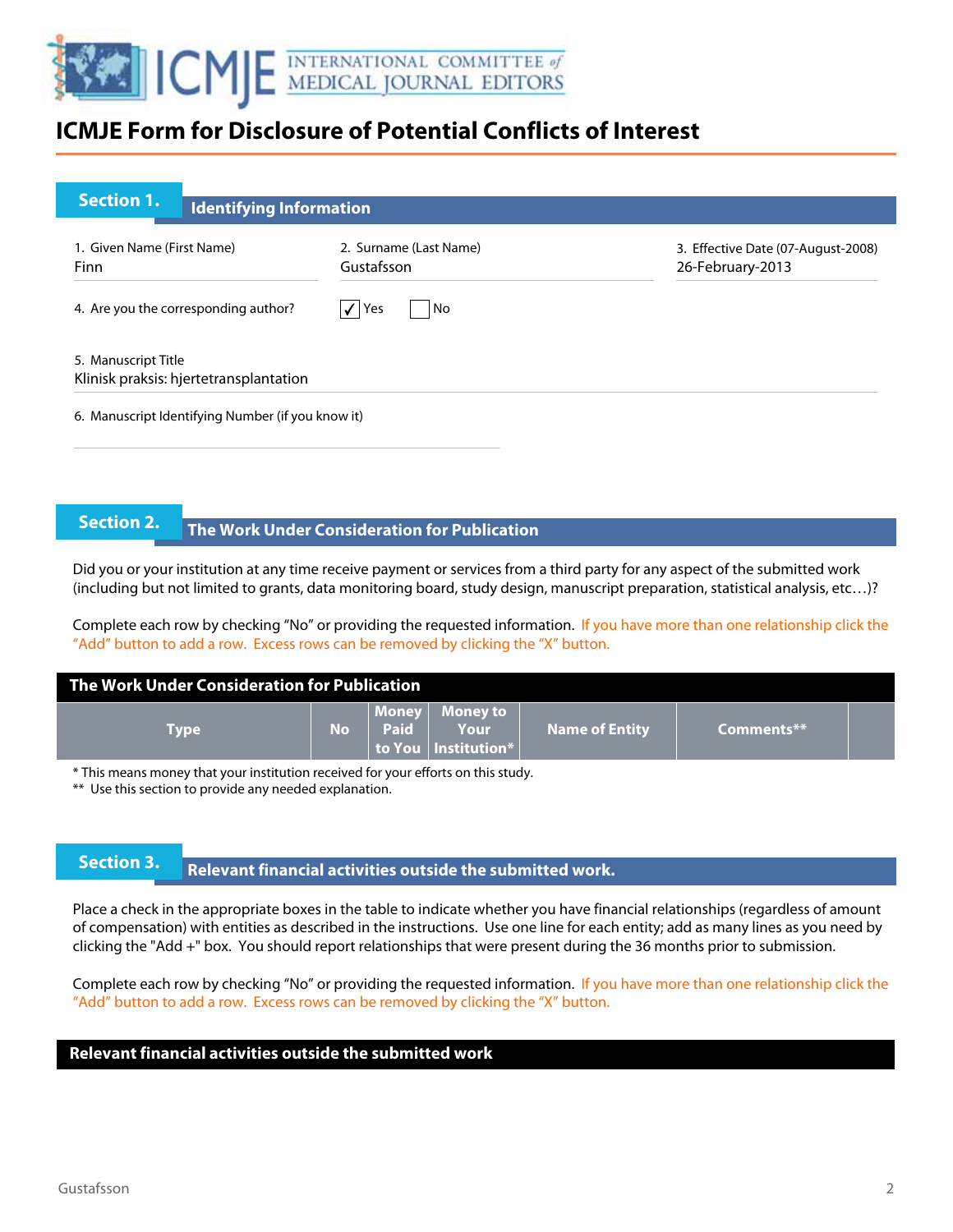

| Relevant financial activities outside the submitted work |           |                                       |                                         |                                                                      |                 |                       |  |  |
|----------------------------------------------------------|-----------|---------------------------------------|-----------------------------------------|----------------------------------------------------------------------|-----------------|-----------------------|--|--|
| <b>Type of Relationship (in</b><br>alphabetical order)   | <b>No</b> | <b>Money</b><br><b>Paid to</b><br>You | <b>Money to</b><br>Your<br>Institution* | <b>Entity</b>                                                        | <b>Comments</b> |                       |  |  |
| <b>Type of Relationship (in</b><br>alphabetical order)   | <b>No</b> | <b>Money</b><br>Paid to<br>You        | <b>Money to</b><br>Your<br>Institution* | <b>Entity</b>                                                        | <b>Comments</b> |                       |  |  |
| 13. Other (err on the side of full<br>disclosure)        |           |                                       | $\checkmark$                            | Investigator in<br>Novartis sponsored<br>immunosuppression<br>trial. |                 | $\boldsymbol{\times}$ |  |  |
|                                                          |           |                                       |                                         |                                                                      |                 | <b>ADD</b>            |  |  |

\* This means money that your institution received for your efforts.

\*\* For example, if you report a consultancy above there is no need to report travel related to that consultancy on this line.

### **Other relationships Section 4.**

Are there other relationships or activities that readers could perceive to have influenced, or that give the appearance of potentially influencing, what you wrote in the submitted work?

 $\sqrt{\sqrt{}}$  No other relationships/conditions/circumstances that present a potential conflict of interest

Yes, the following relationships/conditions/circumstances are present (explain below):

At the time of manuscript acceptance, journals will ask authors to confirm and, if necessary, update their disclosure statements. On occasion, journals may ask authors to disclose further information about reported relationships.

**Show All Table Rows SAVE** 

### **Evaluation and Feedback**

Please visit http://www.icmje.org/cgi-bin/feedback to provide feedback on your experience with completing this form.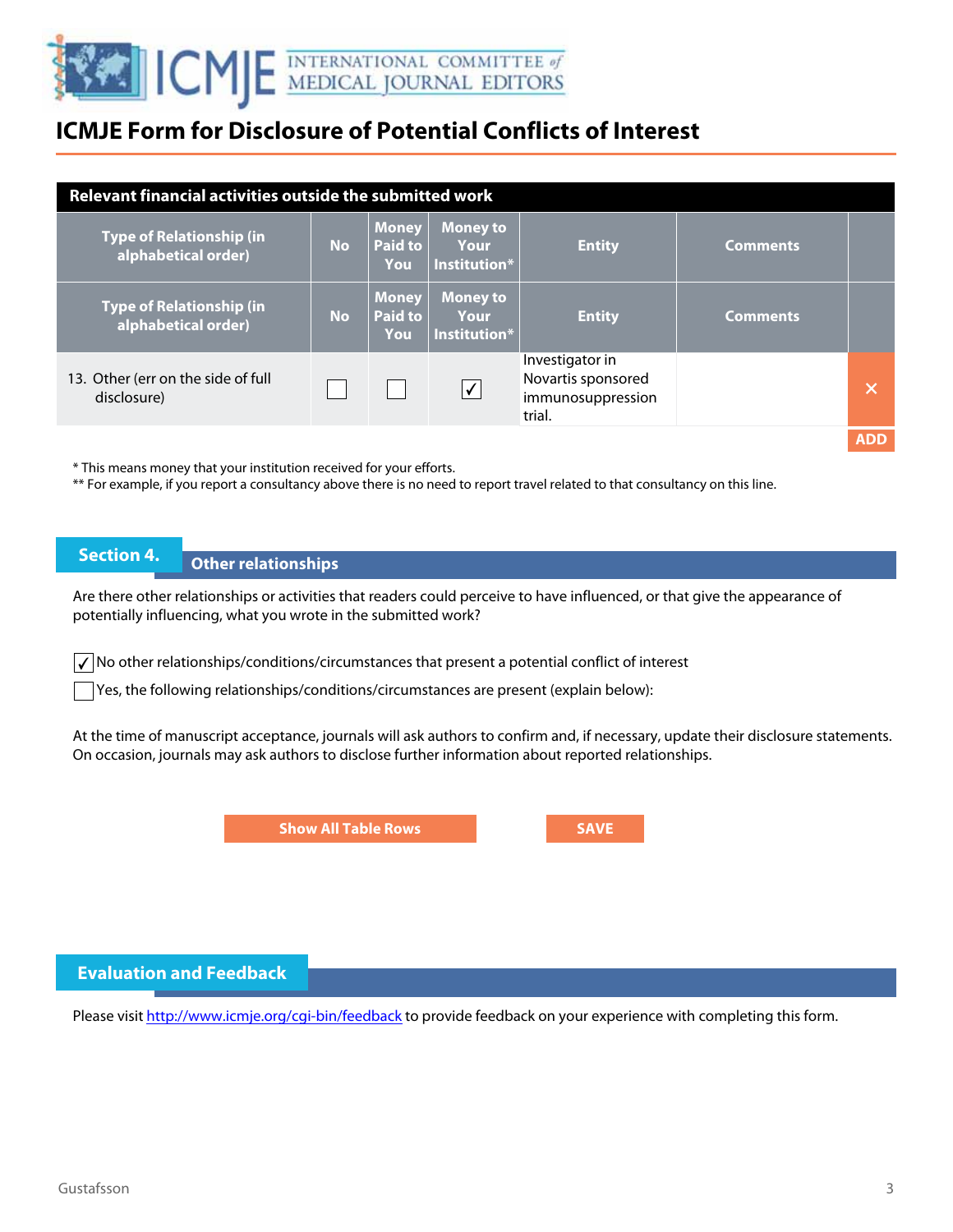

### **Instructions**

l

**The purpose of this form is to provide readers of your manuscript with information about your other interests that could influence how they receive and understand your work. The form is designed to be completed electronically and stored electronically. It contains programming that allows appropriate data display. Each author should submit a separate form and is responsible for the accuracy and completeness of the submitted information. The form is in four parts.** 

### **Identifying information. 1.**

Enter your full name. If you are NOT the corresponding author please check the box "no" and a space to enter the name of the corresponding author in the space that appears. Provide the requested manuscript information. Double-check the manuscript number and enter it.

#### **The work under consideration for publication. 2.**

This section asks for information about the work that you have submitted for publication. The time frame for this reporting is that of the work itself, from the initial conception and planning to the present. The requested information is about resources that you received, either directly or indirectly (via your institution), to enable you to complete the work. Checking "No" means that you did the work without receiving any financial support from any third party -- that is, the work was supported by funds from the same institution that pays your salary and that institution did not receive third-party funds with which to pay you. If you or your institution received funds from a third party to support the work, such as a government granting agency, charitable foundation or commercial sponsor, check "Yes". The complete the appropriate boxes to indicate the type of support and whether the payment went to you, or to your institution, or both.

### **Relevant financial activities outside the submitted work. 3.**

This section asks about your financial relationships with entities in the bio-medical arena that could be perceived to influence,or that give the appearance of potentially influencing, what you wrote in the submitted work. You should disclose interactions with ANY entity that could be considered broadly relevant to the work. For example, if your article is about testing an epidermal growth factor receptor (EGFR) antagonist in lung cancer, you should report all associations with entities pursuing diagnostic or therapeutic strategies in cancer in general, not just in the area of EGFR or lung cancer.

Report all sources of revenue paid (or promised to be paid) directly to you or your institution on your behalf over the 36 months prior to submission of the work. This should include all monies from sources with relevance to the submitted work, not just monies from the entity that sponsored the research. Please note that your interactions with the work's sponsor that are outside the submitted work should also be listed here. If there is any question, it is usually better to disclose a relationship than not to do so.

For grants you have received for work outside the submitted work, you should disclose support ONLY from entities that could be perceived to be affected financially by the published work, such as drug companies, or foundations supported by entities that could be perceived to have a financial stake in the outcome. Public funding sources, such as government agencies, charitable foundations or academic institutions, need not be disclosed. For example, if a government agency sponsored a study in which you have been involved and drugs were provided by a pharmaceutical company, you need only list the pharmaceutical company.

### **Other relationships. 4.**

Use this section to report other relationships or activities that readers could perceive to have influenced, or that give the appearance of potentially influencing, what you wrote in the submitted work.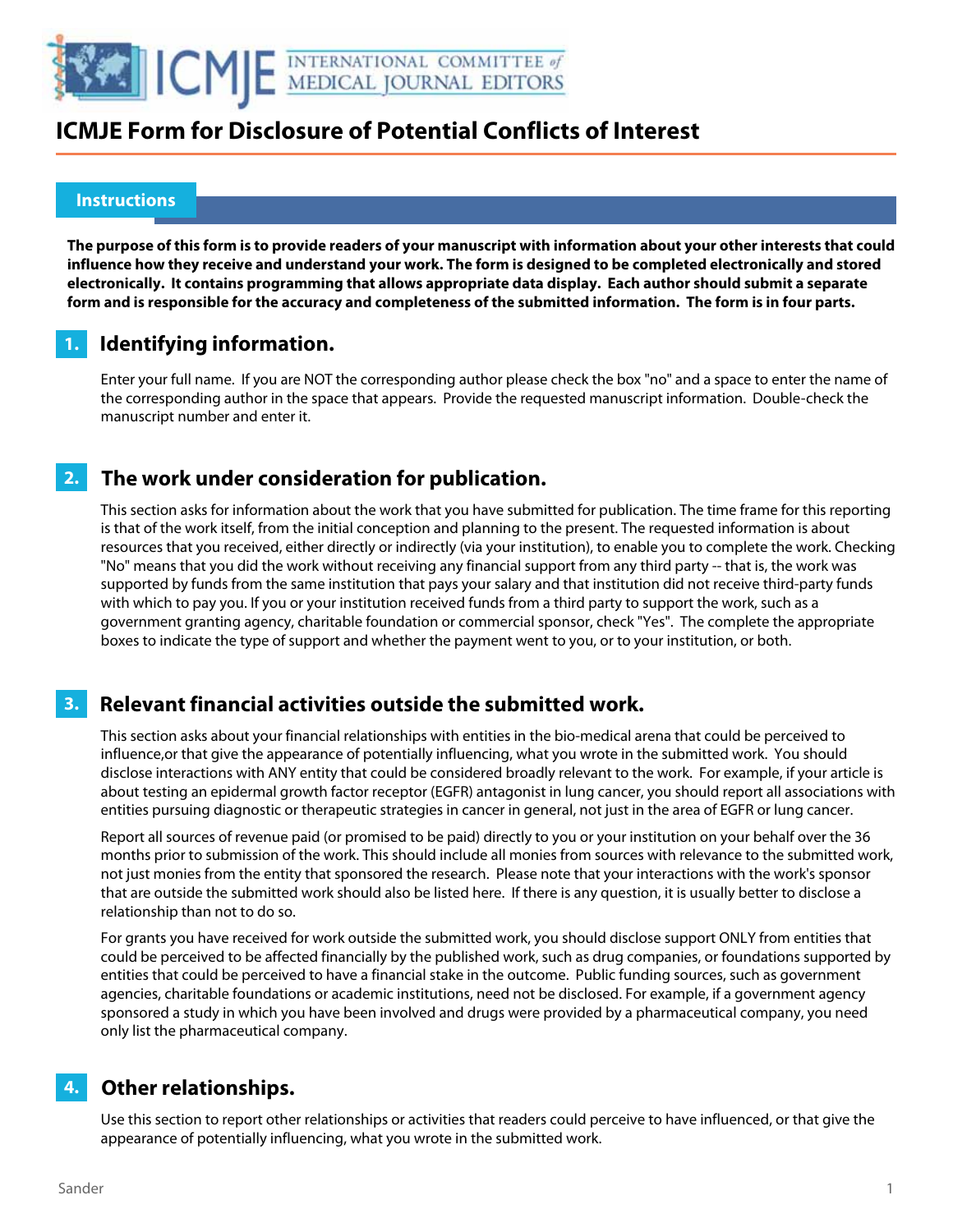

| <b>Section 1.</b>                  | <b>Identifying Information</b>                    |        |                        |                                                       |                                                     |
|------------------------------------|---------------------------------------------------|--------|------------------------|-------------------------------------------------------|-----------------------------------------------------|
| 1. Given Name (First Name)<br>Kåre |                                                   | Sander | 2. Surname (Last Name) |                                                       | 3. Effective Date (07-August-2008)<br>13-April-2013 |
|                                    | 4. Are you the corresponding author?              | Yes    | $\sqrt{ N_{0}}$        | Corresponding Author's Name<br><b>Finn Gustafsson</b> |                                                     |
| 5. Manuscript Title                | Klinisk Praksis: Hjertetransplantation            |        |                        |                                                       |                                                     |
| UFL-02-13-0148.R1                  | 6. Manuscript Identifying Number (if you know it) |        |                        |                                                       |                                                     |

## **The Work Under Consideration for Publication**

Did you or your institution at any time receive payment or services from a third party for any aspect of the submitted work (including but not limited to grants, data monitoring board, study design, manuscript preparation, statistical analysis, etc…)?

Complete each row by checking "No" or providing the requested information. If you have more than one relationship click the "Add" button to add a row. Excess rows can be removed by clicking the "X" button.

| The Work Under Consideration for Publication                                                                                                     |                             |                                       |                                         |                       |            |                       |  |  |  |
|--------------------------------------------------------------------------------------------------------------------------------------------------|-----------------------------|---------------------------------------|-----------------------------------------|-----------------------|------------|-----------------------|--|--|--|
| <b>Type</b>                                                                                                                                      | <b>No</b>                   | <b>Money</b><br><b>Paid</b><br>to You | <b>Money to</b><br>Your<br>Institution* | <b>Name of Entity</b> | Comments** |                       |  |  |  |
| 1. Grant                                                                                                                                         | $\blacktriangledown$        |                                       |                                         |                       |            | $\times$              |  |  |  |
|                                                                                                                                                  |                             |                                       |                                         |                       |            | <b>ADD</b>            |  |  |  |
| 2. Consulting fee or honorarium                                                                                                                  | $\blacktriangledown$        |                                       |                                         |                       |            | $\times$              |  |  |  |
|                                                                                                                                                  |                             |                                       |                                         |                       |            | <b>ADD</b>            |  |  |  |
| 3. Support for travel to meetings for<br>the study or other purposes                                                                             | $\overline{\mathcal{F}}$    |                                       |                                         |                       |            | $\times$              |  |  |  |
|                                                                                                                                                  |                             |                                       |                                         |                       |            | <b>ADD</b>            |  |  |  |
| 4. Fees for participation in review<br>activities such as data monitoring<br>boards, statistical analysis, end<br>point committees, and the like | $ \mathcal{V} $             |                                       |                                         |                       |            | $\times$              |  |  |  |
|                                                                                                                                                  |                             |                                       |                                         |                       |            | <b>ADD</b>            |  |  |  |
| 5. Payment for writing or reviewing<br>the manuscript                                                                                            | $\overline{\blacktriangle}$ |                                       |                                         |                       |            | $\boldsymbol{\times}$ |  |  |  |
|                                                                                                                                                  |                             |                                       |                                         |                       |            | <b>ADD</b>            |  |  |  |
| 6. Provision of writing assistance,<br>medicines, equipment, or<br>administrative support                                                        | ✓                           |                                       |                                         |                       |            | $\times$              |  |  |  |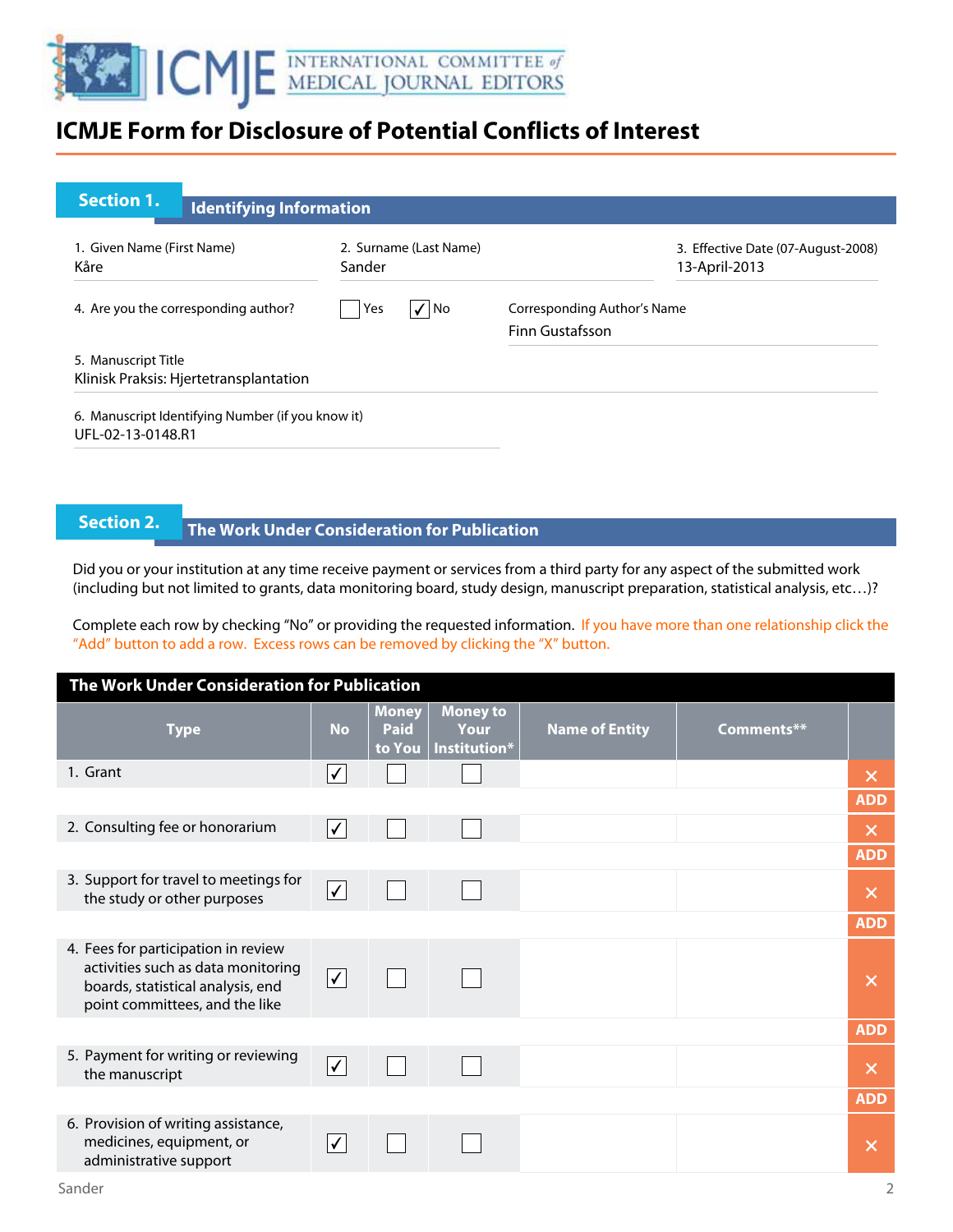

| The Work Under Consideration for Publication |             |           |              |                                                                                                                                      |                       |            |            |  |  |
|----------------------------------------------|-------------|-----------|--------------|--------------------------------------------------------------------------------------------------------------------------------------|-----------------------|------------|------------|--|--|
|                                              | <b>Type</b> | <b>No</b> | <b>Money</b> | Money to<br>$\begin{array}{ c c } \hline \texttt{Pad} & \texttt{Your} \\ \hline \texttt{to You} & \texttt{Institution*} \end{array}$ | <b>Name of Entity</b> | Comments** |            |  |  |
|                                              |             |           |              |                                                                                                                                      |                       |            | <b>ADD</b> |  |  |
| 7. Other                                     |             |           |              |                                                                                                                                      |                       |            | $\times$   |  |  |
|                                              |             |           |              |                                                                                                                                      |                       |            | <b>ADD</b> |  |  |

\* This means money that your institution received for your efforts on this study.

\*\* Use this section to provide any needed explanation.

## **Section 3.** Relevant financial activities outside the submitted work.

Place a check in the appropriate boxes in the table to indicate whether you have financial relationships (regardless of amount of compensation) with entities as described in the instructions. Use one line for each entity; add as many lines as you need by clicking the "Add +" box. You should report relationships that were present during the 36 months prior to submission.

Complete each row by checking "No" or providing the requested information. If you have more than one relationship click the "Add" button to add a row. Excess rows can be removed by clicking the "X" button.

| Relevant financial activities outside the submitted work         |                      |                                       |                                         |               |                 |                           |  |  |  |
|------------------------------------------------------------------|----------------------|---------------------------------------|-----------------------------------------|---------------|-----------------|---------------------------|--|--|--|
| <b>Type of Relationship (in</b><br>alphabetical order)           | <b>No</b>            | <b>Money</b><br><b>Paid to</b><br>You | <b>Money to</b><br>Your<br>Institution* | <b>Entity</b> | <b>Comments</b> |                           |  |  |  |
| 1. Board membership                                              | $\checkmark$         |                                       |                                         |               |                 | $\boldsymbol{\times}$     |  |  |  |
|                                                                  |                      |                                       |                                         |               |                 | <b>ADD</b>                |  |  |  |
| 2. Consultancy                                                   | $\blacktriangledown$ |                                       |                                         |               |                 | $\times$                  |  |  |  |
|                                                                  |                      |                                       |                                         |               |                 | <b>ADD</b>                |  |  |  |
| 3. Employment                                                    | $\blacktriangledown$ |                                       |                                         |               |                 | $\boldsymbol{\mathsf{x}}$ |  |  |  |
|                                                                  |                      |                                       |                                         |               |                 | <b>ADD</b>                |  |  |  |
| 4. Expert testimony                                              | $\blacktriangledown$ |                                       |                                         |               |                 | $\boldsymbol{\mathsf{x}}$ |  |  |  |
|                                                                  |                      |                                       |                                         |               |                 | <b>ADD</b>                |  |  |  |
| 5. Grants/grants pending                                         | √                    |                                       |                                         |               |                 | $\times$                  |  |  |  |
|                                                                  |                      |                                       |                                         |               |                 | <b>ADD</b>                |  |  |  |
| 6. Payment for lectures including<br>service on speakers bureaus | $\boxed{\checkmark}$ |                                       |                                         |               |                 | $\boldsymbol{\times}$     |  |  |  |
|                                                                  |                      |                                       |                                         |               |                 | <b>ADD</b>                |  |  |  |
| 7. Payment for manuscript<br>preparation                         | $\checkmark$         |                                       |                                         |               |                 | $\times$                  |  |  |  |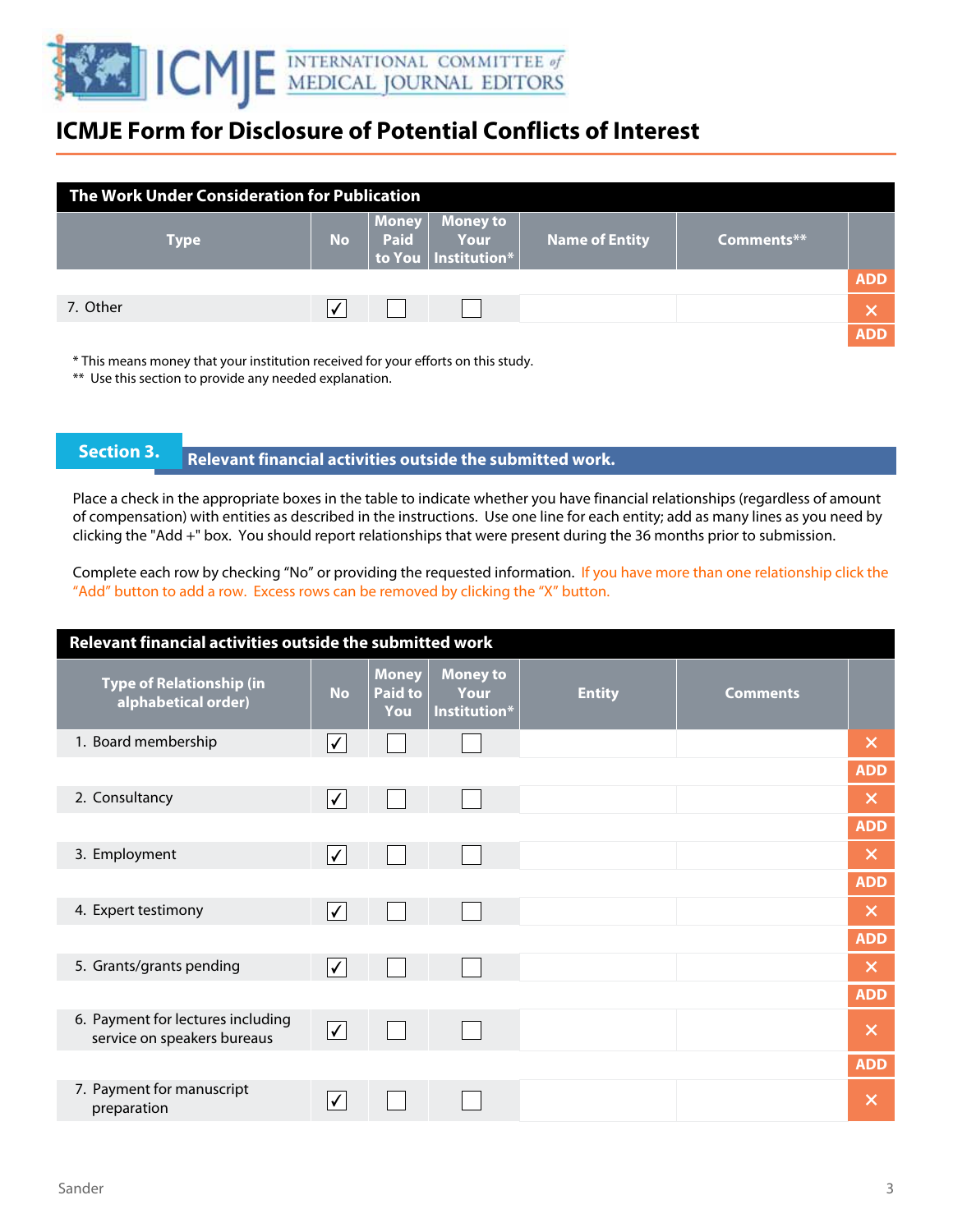

| Relevant financial activities outside the submitted work                           |                           |                                       |                                         |               |                 |                           |  |  |  |
|------------------------------------------------------------------------------------|---------------------------|---------------------------------------|-----------------------------------------|---------------|-----------------|---------------------------|--|--|--|
| <b>Type of Relationship (in</b><br>alphabetical order)                             | <b>No</b>                 | <b>Money</b><br><b>Paid to</b><br>You | <b>Money to</b><br>Your<br>Institution* | <b>Entity</b> | <b>Comments</b> |                           |  |  |  |
|                                                                                    |                           |                                       |                                         |               |                 | <b>ADD</b>                |  |  |  |
| 8. Patents (planned, pending or<br>issued)                                         | $\boxed{\checkmark}$      |                                       |                                         |               |                 | $\overline{\mathsf{x}}$   |  |  |  |
|                                                                                    |                           |                                       |                                         |               |                 | <b>ADD</b>                |  |  |  |
| 9. Royalties                                                                       | $\blacktriangledown$      |                                       |                                         |               |                 | $\times$                  |  |  |  |
|                                                                                    |                           |                                       |                                         |               |                 | <b>ADD</b>                |  |  |  |
| 10. Payment for development of<br>educational presentations                        | $ \checkmark $            |                                       |                                         |               |                 | $\boldsymbol{\times}$     |  |  |  |
|                                                                                    |                           |                                       |                                         |               |                 | <b>ADD</b>                |  |  |  |
| 11. Stock/stock options                                                            | $\blacktriangledown$      |                                       |                                         |               |                 | $\times$                  |  |  |  |
|                                                                                    |                           |                                       |                                         |               |                 | <b>ADD</b>                |  |  |  |
| 12. Travel/accommodations/<br>meeting expenses unrelated to<br>activities listed** | $ \mathcal{V} $           |                                       |                                         |               |                 | $\boldsymbol{\mathsf{x}}$ |  |  |  |
|                                                                                    |                           |                                       |                                         |               |                 | <b>ADD</b>                |  |  |  |
| 13. Other (err on the side of full<br>disclosure)                                  | $ \boldsymbol\checkmark $ |                                       |                                         |               |                 | $\boldsymbol{\times}$     |  |  |  |
|                                                                                    |                           |                                       |                                         |               |                 | <b>ADD</b>                |  |  |  |

\* This means money that your institution received for your efforts.

\*\* For example, if you report a consultancy above there is no need to report travel related to that consultancy on this line.

 **Other relationships Section 4.**

Are there other relationships or activities that readers could perceive to have influenced, or that give the appearance of potentially influencing, what you wrote in the submitted work?

 $\sqrt{\ }$  No other relationships/conditions/circumstances that present a potential conflict of interest

Yes, the following relationships/conditions/circumstances are present (explain below):

At the time of manuscript acceptance, journals will ask authors to confirm and, if necessary, update their disclosure statements. On occasion, journals may ask authors to disclose further information about reported relationships.

**Hide All Table Rows Checked 'No' SAVE**